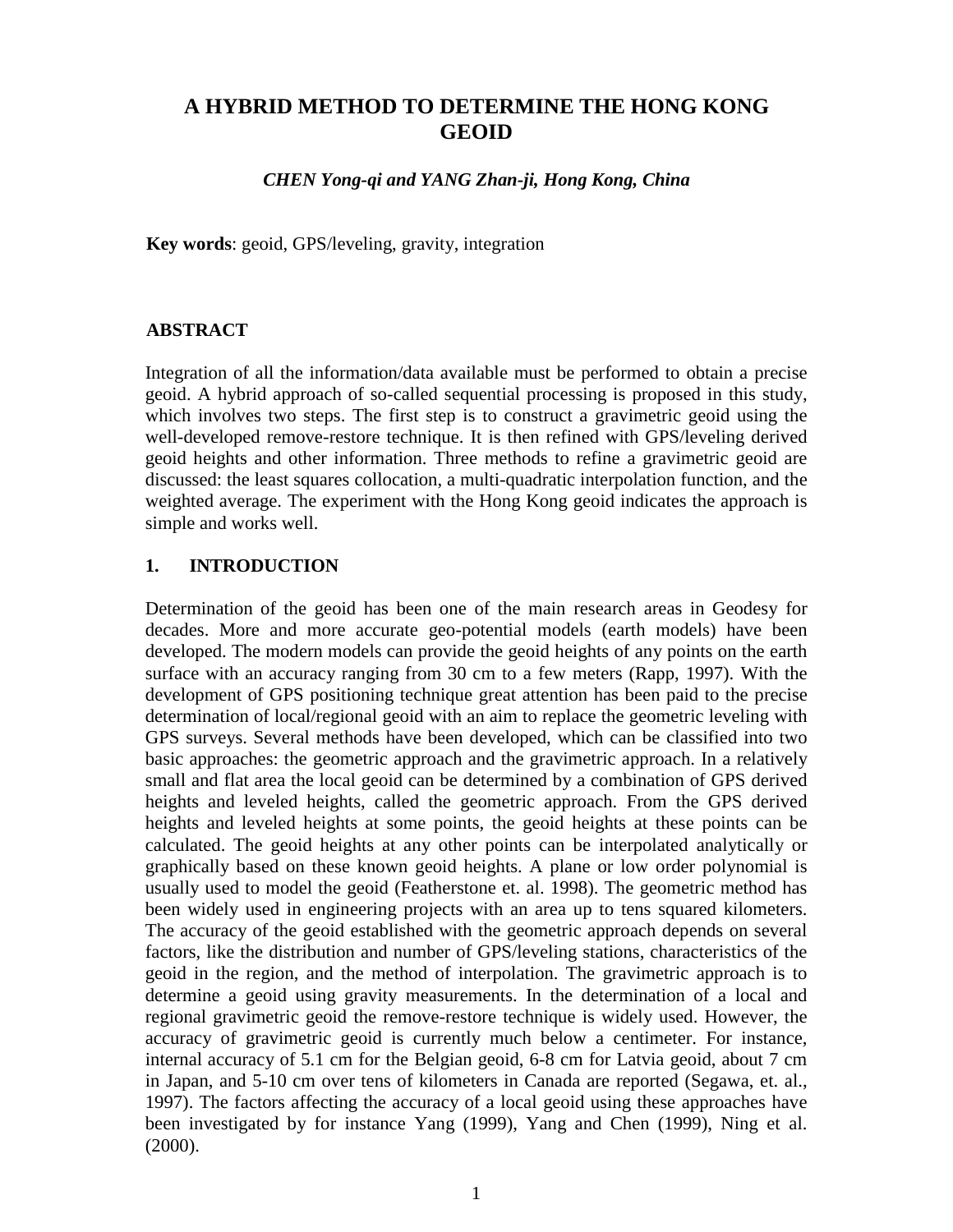Hong Kong has both GPS/leveling data (41 GPS/leveling stations) and 640 gravity measurements. Its local geoid has been determined by the geometric and gravimetric approaches separately (Yang and Chen, 1999; Yang and Chen, 2001). To improve the accuracy of the geoid an integration of both types of information into its determination is highly required. This paper briefly describes the two approaches as applied in the determination of Hong Kong geometric and gravimetric geoids. Then a hybrid approach is discussed with Hong Kong geoid as an example.

### **2. THE GEOMETRIC APPROACH AND GRAVIMETRIC APPROACH**

The above-mentioned geometric approach may not give the best accuracy. To improve the accuracy of a local geoid it was proposed that a geo-potential model and local terrain information be incorporated (Doerflinger, et. al., 1997; Yang and Chen, 1999). The proposed approach is similar to the remove-restore technique used in the determination of a gravimetric geoid. Let geoid height *N* be separated into three components  $N_{GM}$ ,  $N_I$  and  $N_T$ :

$$
N = N_{GM} + N_I + N_T \tag{1}
$$

where  $N_{GM}$  is long wavelength component and calculated from a geo-potential model,  $N_T$  terrain correction can be calculated from the topography information (e.g., DTM), and  $N_I$  medium wavelength component is evaluated by an interpretation technique. Values of  $N_I$  at GPS/Leveling stations can be calculated from the known geoid heights *N* as

$$
N_I = N - N_{GM} - N_T \tag{2}
$$

where  $N_{GM}$  and  $N_T$  are the long wavelength component and terrain correction at these stations. The values  $N_I$  at these GPS/leveling stations are then used to interpolate the corresponding values  $N_I$ <sup>'</sup> at any other points. After the predicted values  $N_I$ <sup>'</sup> are obtained, the geoid heights  $N'$  at the predicting points are computed by adding the long wavelength component  $N'_{GM}$  and the terrain correction  $N'_T$  at these predicting points:

$$
N' = N_{GM'} + N_I' + N_T'
$$
\n<sup>(3)</sup>

This refined geometric approach was used to construct the Hong Kong geometric geoid. The information used includes: (1) the geoid heights of 31 stations derived from GPS/leveling data; (2) geo-potential model EGM96 of degree and order 360; (3) A 500m grid digital terrain model. The accuracy of the constructed geoid was checked by the GPS/leveling derived geoid heights at 6 checkpoints. The RMS of the discrepancies is 35mm.

The gravimetric approach is to use gravity measurements for the computation of geoid heights. The remove-restore technique is widely used, which is well documented (e.g., Moritz, 1983). The long wavelength component derived from a geo-potential model and short wavelength component due to topographic effect are removed mathematically from the observed gravity anomalies. The Stokes' integration of the remaining part of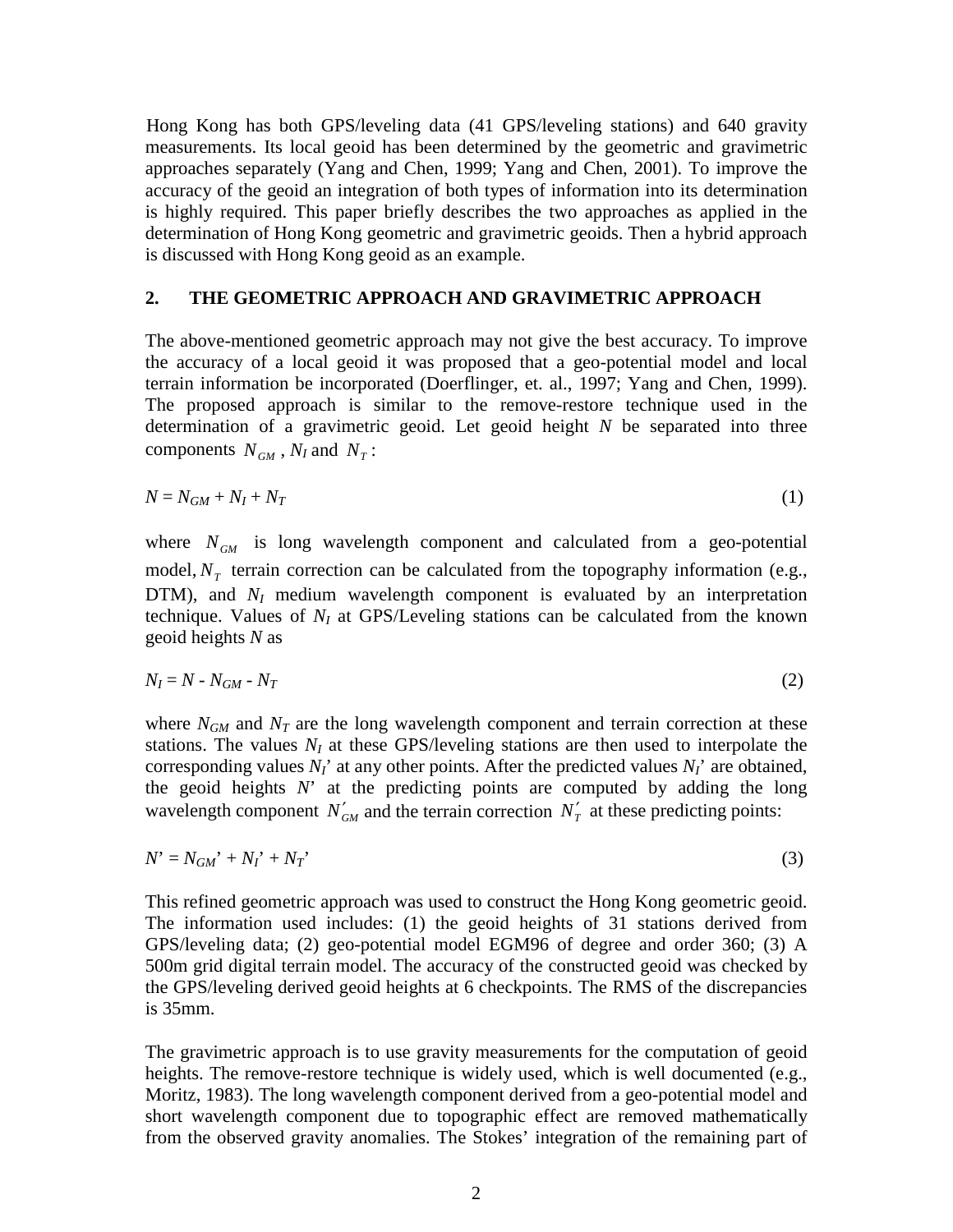the gravity anomalies (called residual gravity anomaly) provides the medium wavelength component of geoid height  $N_{dg}$ . The final geoid heights of points are obtained by restoring the long wavelength component *NGM* and short wavelength component  $N_T$ :

$$
N = N_{GM} + N_{dg} + N_T \tag{4}
$$

The short wavelength component is the primary indirect effect on the geoid produced by the condensation of the masses above the geoid. It can be computed based on the second method of Helmert's condensation of the topography (Wichiencharoen, 1982). The geoid heights at all grid points can be computed simultaneously with the FFT technique. The advantage of this technique is that only the data of a limited area are required for the evaluation. The authors used the above technique to construct the Hong Kong gravimetric geoid. The EGM96 geo-potential model, 640 gravity measurements and 1 km grid DTM within Hong Kong territory were used. To count for any systematic biases between the gravimetric geoid and GPS/leveling derived geoid a 3-parameter transformation was applied to the computed gravimetric geoid using the data at 31 GPS/leveling stations in the area. The results were then compared with the geoid heights at these 31 checkpoints, derived from GPS/leveling data. The RMS of the discrepancies at these points is 28 mm (Yang and Chen, 2001).

## **3. A HYBRID APPROACH**

In the determination of the Hong Kong geometric geoid and gravimetric geoid, discussed in section 2, some kind of integration has been employed. A geo-potential model and terrain effect was incorporated into the geometric approach. In the gravimetric approach GPS/leveling derived geoid heights were used to correct the tilts and bias of the gravimetric geoid. Sometimes, this procedure is used when the accuracy of a gravimetric geoid is to be tested by comparing with the GPS/leveling derived geoid heights (e.g., Sideris, 1993). Since this procedure can improve the fitting of a gravimetric geoid with respect to GPS/leveling data, Featherstone et al., (1998) called it the combined gravimetric-geometric method. However, these attempts do not take full advantage of all the relevant information available. To further improve the accuracy of a geoid a full integration of all types of information/data must be made.

There are two schemes of integration of heterogeneous data/information. One is to express different types of information/data (e.g., gravity measurements, coefficients of geo-potential model, topographical data, and GPS/leveling surveys) as function of geoid heights and solve for them. The other is here called the sequential processing. A gravimetric geoid is first constructed using gravity measurements, geo-potential model, and topographical data, and then refined using other information, such as GPS/leveling derived geoid heights. The first scheme, though rigorous, involves complicated functional models and stochastic models (weighting of different types of information). The second scheme is simpler, and its first step is a ready technique. Thus, the second scheme is used in this study.

In the second scheme an important step is the integration of a gravimetric geoid and other information, mainly GPS/leveling data. The gravimetric geoid is usually given by the geoid heights at grid points. For the integration the gravimetric geoid heights at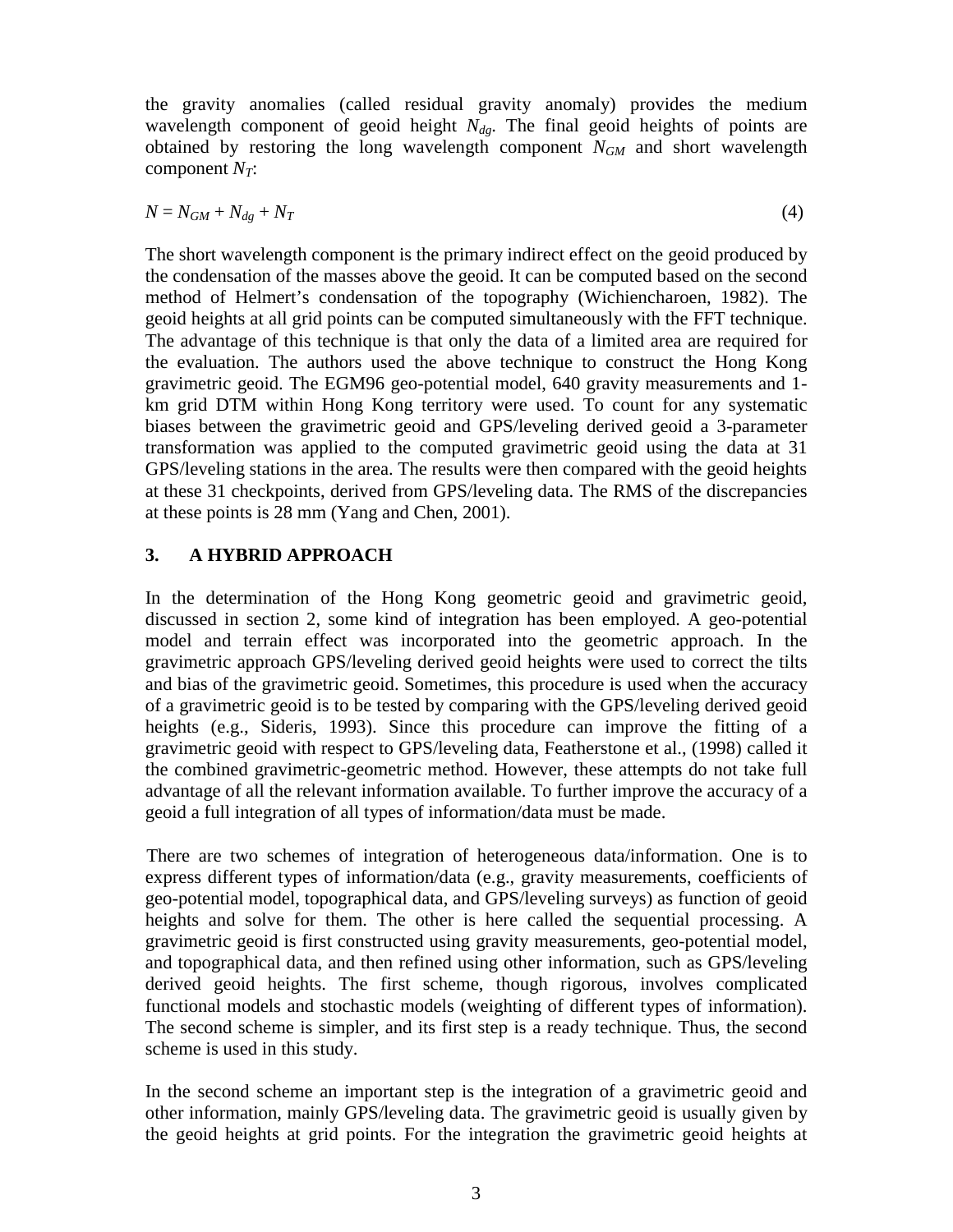GPS/leveling stations should also be computed. The differences, denoted with dN between the GPS/leveling derived geoid heights and gravimetric geoid heights contain not only random errors in both types of geoid heights but some useful signals, these signals can be used to improve the gravimetric geoid. Note that the systematic biases of the gravimetric geoid with respect to GPS/leveling data should be removed before the integration.

There are several possible methods for the second scheme of integration. One is the least square collocation (LSC). The LSC separates a difference  $dN_i$  into signal and noise parts. The signals at the grid points can be predicted from all the dN values through a covariance function. The predicted signals are then added to the gravimetric geoid heights, resulting in a refined geoid. Let d**N** be vector of the differences at all GPS/leveling stations. The signal  $s_p$  at any grid point p can be estimated from

$$
s_p = c_p^T (C + D)^{-1} dN
$$
 (5)

where  $c_p$  is a vector whose elements are the covariance of the signal at the grid point  $p$ and those at all GPS/leveling stations, **C** and **D** are covariance matrix of the signals and variance matrix of the noises, respectively, at the stations. The difficulty with the LSC lies in the selection of a covariance function. The empirical method can work, but needs large amount of GPS/leveling data to get a reliable covariance function. This method was used by Fukuda et al. (1998) for the improvement of Japan geoid. A potential problem with the LSC approach is that when the correlation distance is short or approaches zero, which may occur in many cases, the GPS/leveling data will have no contribution to the geoid determination.

The second method is to use a multi-quadratic interpolation function to establish a refined geoid. The function reads

$$
N(x, y) = \sum_{j=1}^{t} \alpha_j \theta(x, y; x_j, y_j)
$$
 (6)

where N (x, y) is the geoid height at point (x, y),  $\theta(x, y; x_i, y_j)$  is a kernel function (or a surface), t is number of data points used in the interpolation, and  $\alpha_i$  the coefficients which will be estimated from both types of information using the least squares technique. The following kernel function is used in this study:

$$
\theta(x, y; x_j, y_j) = \left[ (x - x_j)^2 + (y - y_j)^2 + \delta^2 \right]^{1/2}
$$
\n(7)

Parameter  $\delta$ , called smooth factor, controls the shape of the surfaces defined by the kernel function. Consideration should be given to weighting both types of information in the determination of the coefficients. The variance of GPS/leveling geoid heights is easier to estimate from their observation procedure, but more difficult for gravimetric geoid heights. It can be roughly estimated by comparing them with GPS/leveling derived quantities. Its optimal estimation can be done by using a variance-covariance component estimation technique.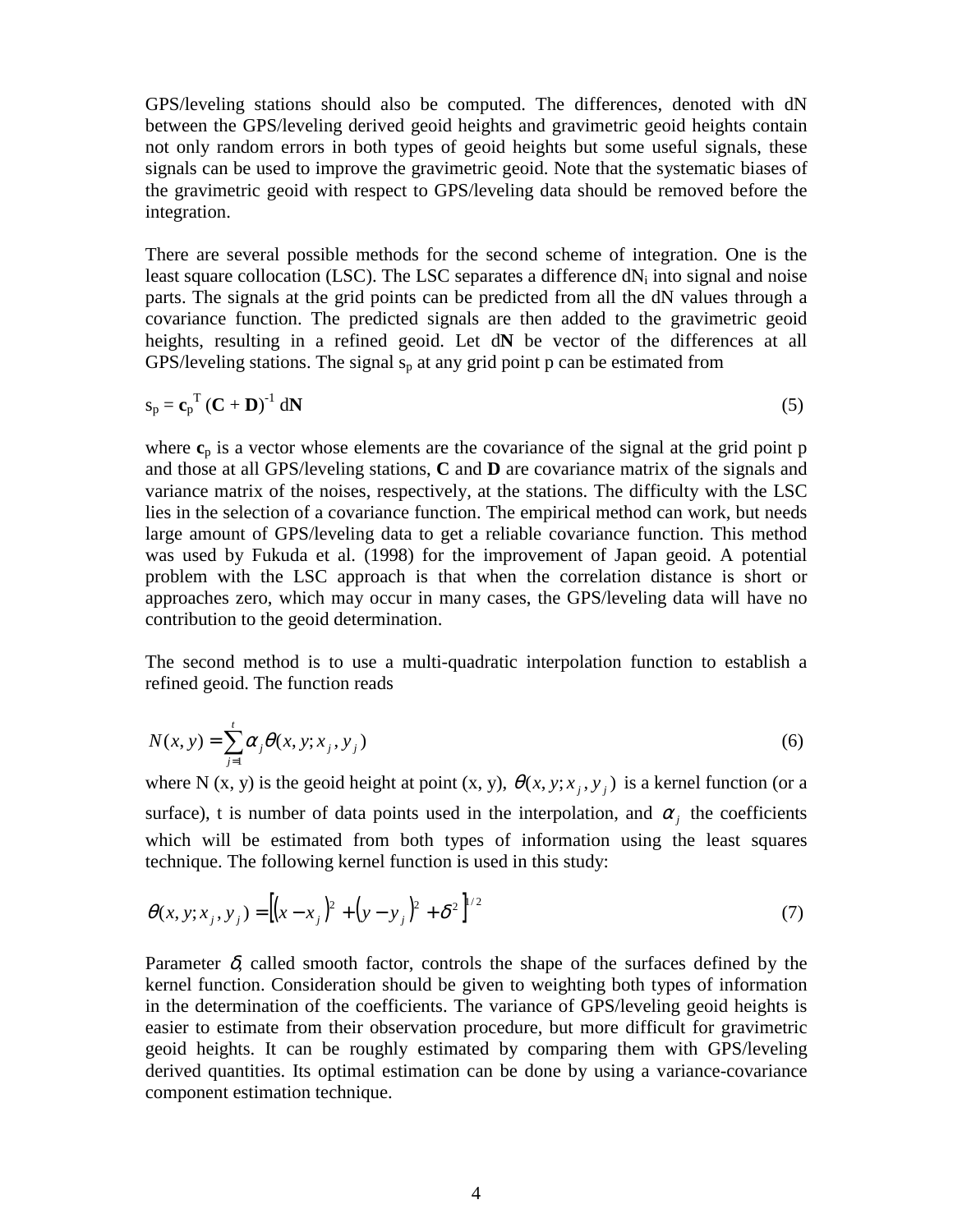The third method is a simple method of the weighted average. Corrections to the gravimetric geoid heights at grid points can be interpolated using dN at the GPS/leveling stations with a weighted average method. Weight for a GPS/leveling station can be determined by

$$
P_i = 1/(D_i + e)^k \tag{8}
$$

where  $D_i$  is the distance between the interpolating grid point and station i, e is a constant to avoid singularity problem, and k is integer.

# **4. DETERMINATION OF HONG KONG GEOID WITH THE HYBRID APPROACH**

## **4.1 Data used in this study**

Hong Kong is a hilly territory with area about  $1000 \text{ km}^2$ . There are 640 gravity measurements available with spacing 2-4 km, of which 503 observations are on land and 133 observations are in the sea. The distribution of these 640 gravity stations is shown in Figure 1. There are also 31 GPS/leveling stations, which have both GPS determined heights and leveled heights. The distribution of these stations is given in Figure 2. A DTM of 500m grid interval was created to compute the terrain correction. Figure 3 shows the topography of Hong Kong and the south part of Shenzhen. The gravimetric geoid was constructed using the technique mentioned in section 2. Refer to (Yang and Chen, 2001) for the detail.

# **4.2 Tests on different methods**

To test the accuracy of the geoid constructed with different methods. 6 out of 31 GPS/leveling stations are selected as checkpoints. They are points 141, 142, 139, 72, 94 and 240 (see Figure 2). Therefore only 25 GPS/leveling stations were used in the determination of the geoid. The above-mentioned three methods were used with the following details.

- (1) The weighted average method: the weight is defined as  $P_i = 1/D_i^3$ , where  $D_i$  is the distance between the computation point and running point;
- (2) The least square collocation: the discrepancies dN at the 31 GPS stations were used to formulate an empirical covariance function. Figure 4 shows such a function. The correlation distance is short, about 1.5 km, indicating a week correlation of the signals;
- (3) The multi-quadratic function:  $\delta$ =5km were selected. Weights for two kinds of data were determined by the Helmert method of variance component estimation. The ratio of GPS/leveling derived geoid heights to gravimetric geoid heights is 1:0.35.

The results are listed in Table 1. It can be seen that

- (1) all three methods provide better geoids (the RMS is 28mm for the non-refined gravimetric geoid);
- (2) the simple approach of weighted average gives the best result.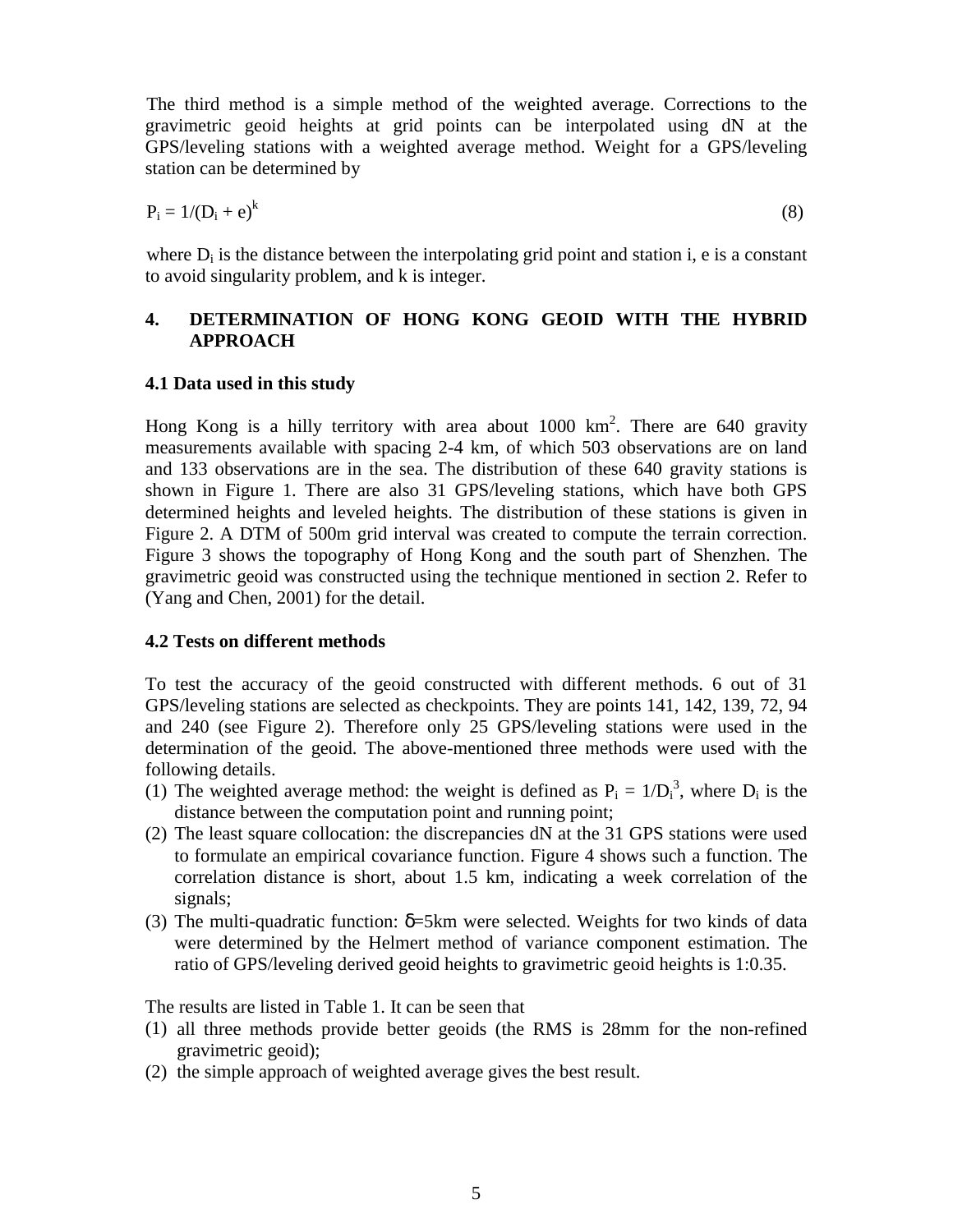| Table 1       | A comparison of the three methods (in meter) |                      |                      |                      |  |
|---------------|----------------------------------------------|----------------------|----------------------|----------------------|--|
| Point         | Observed                                     | Weight Aver. LSC     |                      | Multiquad. Func.     |  |
|               |                                              |                      |                      |                      |  |
| 141<br>142    | $-1.179$<br>$-0.996$                         | $-1.164$<br>$-1.021$ | $-1.176$<br>$-1.031$ | $-1.177$<br>$-1.032$ |  |
| 139           | $-1.296$                                     | $-1.300$             | $-1.301$             | $-1.317$             |  |
| 72            | $-1.027$                                     | $-1.039$             | $-1.041$             | $-1.051$             |  |
| 94            | $-2.224$                                     | $-2.220$             | $-2.211$             | $-2.215$             |  |
| 240           | $-2.286$                                     | $-2.265$             | $-2.264$             | $-2.259$             |  |
| Max. diff.    |                                              | 0.025                | 0.035                | 0.036                |  |
| Min. diff.    |                                              | $-0.021$             | $-0.022$             | $-0.027$             |  |
| Mean of diff. |                                              | 0.000                | 0.003                | 0.007                |  |
| <b>RMS</b>    |                                              | 0.016                | 0.019                | 0.023                |  |

### **4.3 Hong Kong geoid**

Figure 5 shows the Hong Kong geoid, determined by the hybrid approach with the use of the weighted average method.

### **5. CONCLUDING REMARKS**

Precise determination of a local/regional geoid is getting important, because we aim at replacing geometric leveling with GPS surveys. To this end all the information/data available should be fully utilized. There are basically two schemes of integration. One is to express all the data as functions of geoid heights and solve for them. The other is here called the sequential processing. The gravimetric geoid is first constructed using the well-developed technique and then refined by GPS/leveling data. The second scheme is not so regroups, but simpler and practical. The experiment with Hong Kong geoid indicates the scheme works well and the accuracy of the geoid is improved. The experiment also shows a simple method of weighted average can give a better result. It should be stressed that any bias and tilts of the gravimetric geoid with respect to GPS/leveling data should be removed before the integration.

### **ACKNOWLEDGEMENT**

This project has been sponsored by The Hong Kong Research Council (project PolyU 5069/99E)

#### **REFERENCES**

- Doerflinger, E., Z. Jiang, H. Duquenne, and R. Bayer (1997). Determination of the quasi-geoid in a mountainous area: example of eastern Pyrenees (France). In "Gravity, Geoid and Marine Geodesy" (Eds. J. Segawa, H. Fujimoto, and S. Okubo), pp. 643-650, Springer.
- Featherstone, W.E., M.C. Dentith, and J.F. Kirby (1998). Strategies for the accurate determination of orthometric heights from GPS. Survey Review, 34, 267, pp. 278-296.
- Fukuda, Y., et. al., (1997). Improvement of JGEOID 93 by the geoidal heights derived from GPS/leveling surveys. In "Gravity, Geoid, and Marine Geodesy" (Eds. J. Segawa, H. Fujimoto, and S. Okubo), pp. 589-596, Springer.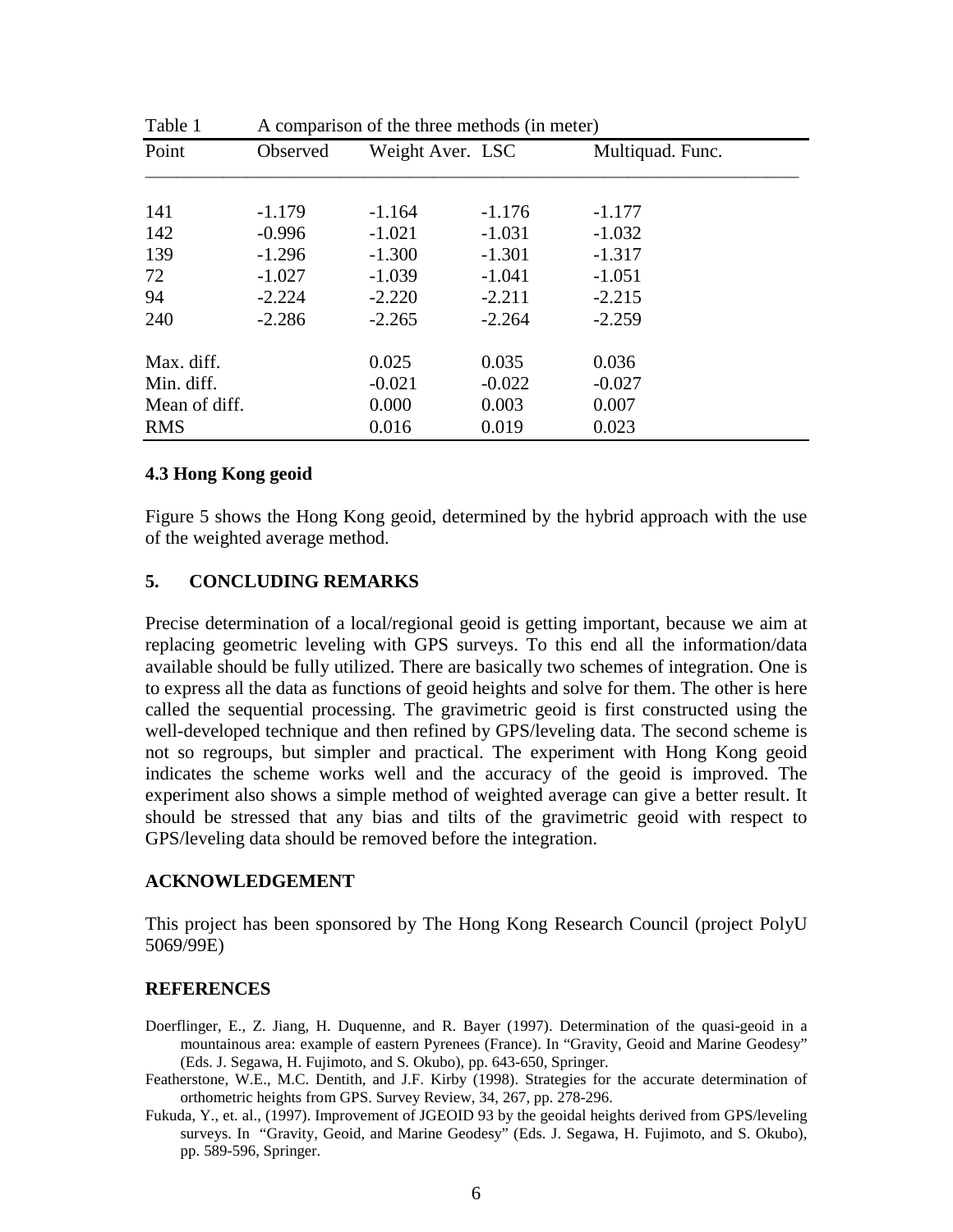- Moritz, H., 1983. Local geoid determination in mountainous areas. OSU Rep. No 353, Department of Geodetic Science and Surveying, The Ohio State University, Ohio, USA.
- Ning, J.S., Y.Q. Chen, and Z.C. Luo (2000). Strategies for the determination of a precise geoid with cm accuracy. The Proceedings of the 3<sup>rd</sup> Across-the-Strait Conference on Geomatics, Hong Kong, pp. 476-481.
- Rapp, R.H. (1997). Global models for the 1cm geoid present status and near term prospects. In book: geodetic boundary value problems in view of the one centimeter geoid (eds: Sanso, F, and R. Rummel), Springer.
- Segawa, J., H. Fujimoto, and S. Okubo (Eds, 1997). Gravity, Geoid, and Marine Geodesy IAG Symposia, Vol. 117, Springer.
- Sideris, M.G. (1993). Tests of a gravimetric geoid in GPS networks. Surveying and Land Information Systems, Vol. 53, No. 2, pp.94-102.
- Wichiencharoen, C., (1982). The indirect effects on the computation of geoid undulation. OSU Rep. No 336, Department of Geodetic Science and Surveying, The Ohio State University, Ohio, USA.
- Yang and Chen (1999). Determination of local geoid with the geometric method a case study. J. of Surveying Engineering, Vol. 125, No.3, pp.136-146.
- Yang, Z.J. and Y.Q. Chen (2000). Determination of Hong Kong gravimetric geoid. Survey Review, Vol. 36, No. 279, pp. 23-34.
- Yang, Z.J. (1999). Determination of a local geoid and its geophysical interpretation. Ph.D. thesis, the Hong Kong Polytechnic University.



Figure 1 Distribution of gravity measurements in Hong Kong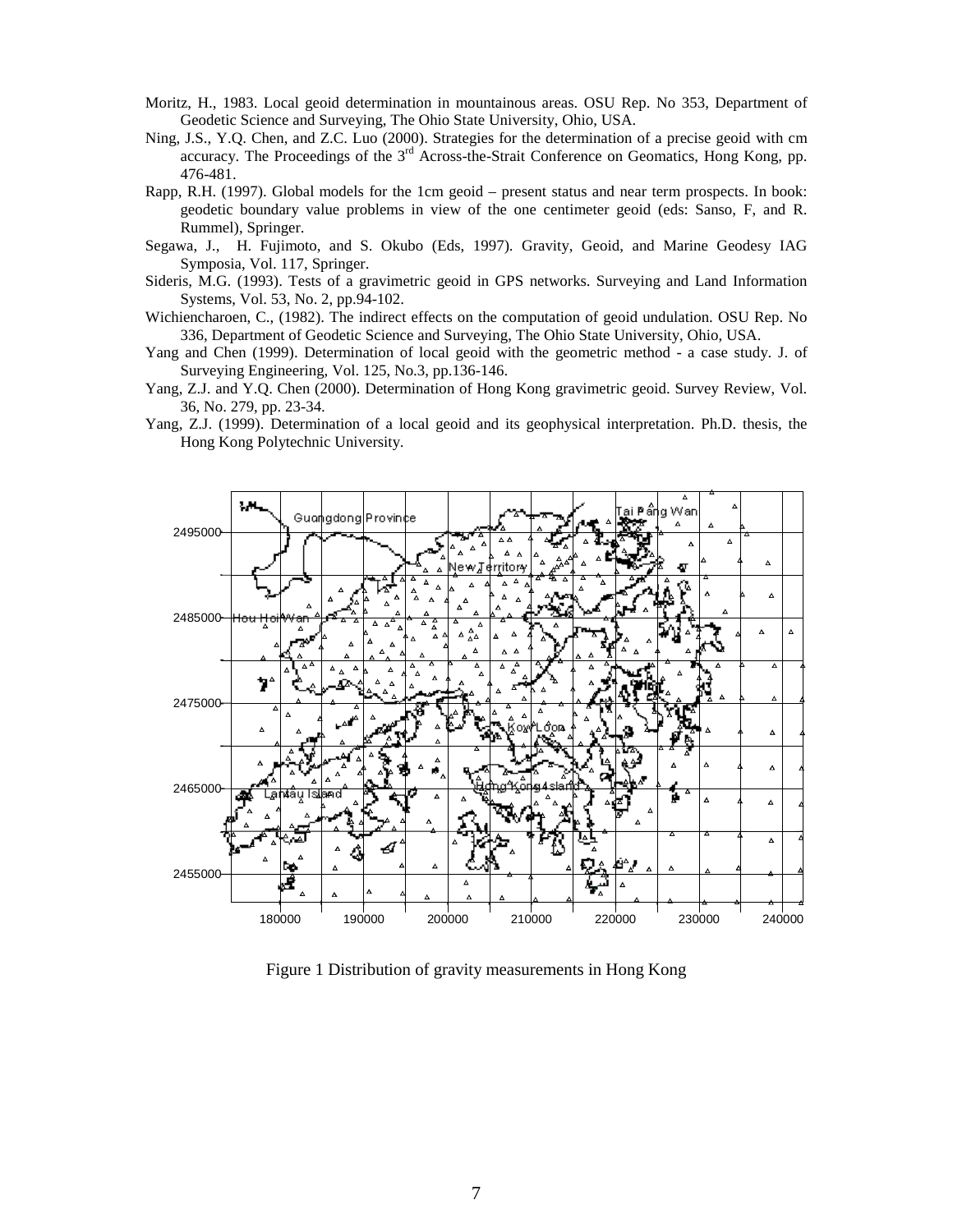





Figure 3 Topography of Hong Kong and south part of Shenzhen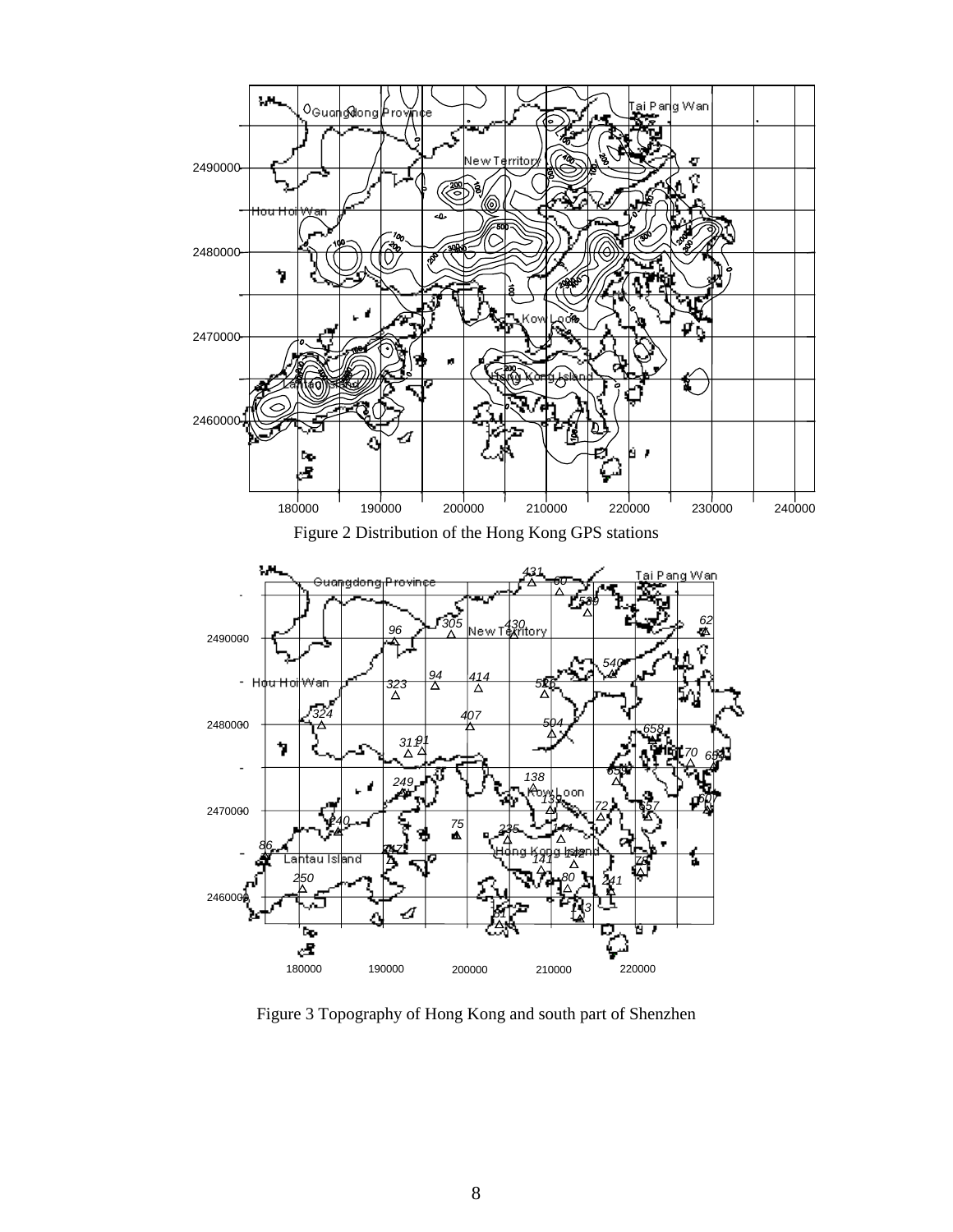

Figure 4 Covariance function



Figure 5 The Hong Kong geoid determined by the hybrid approach with the weighted average method